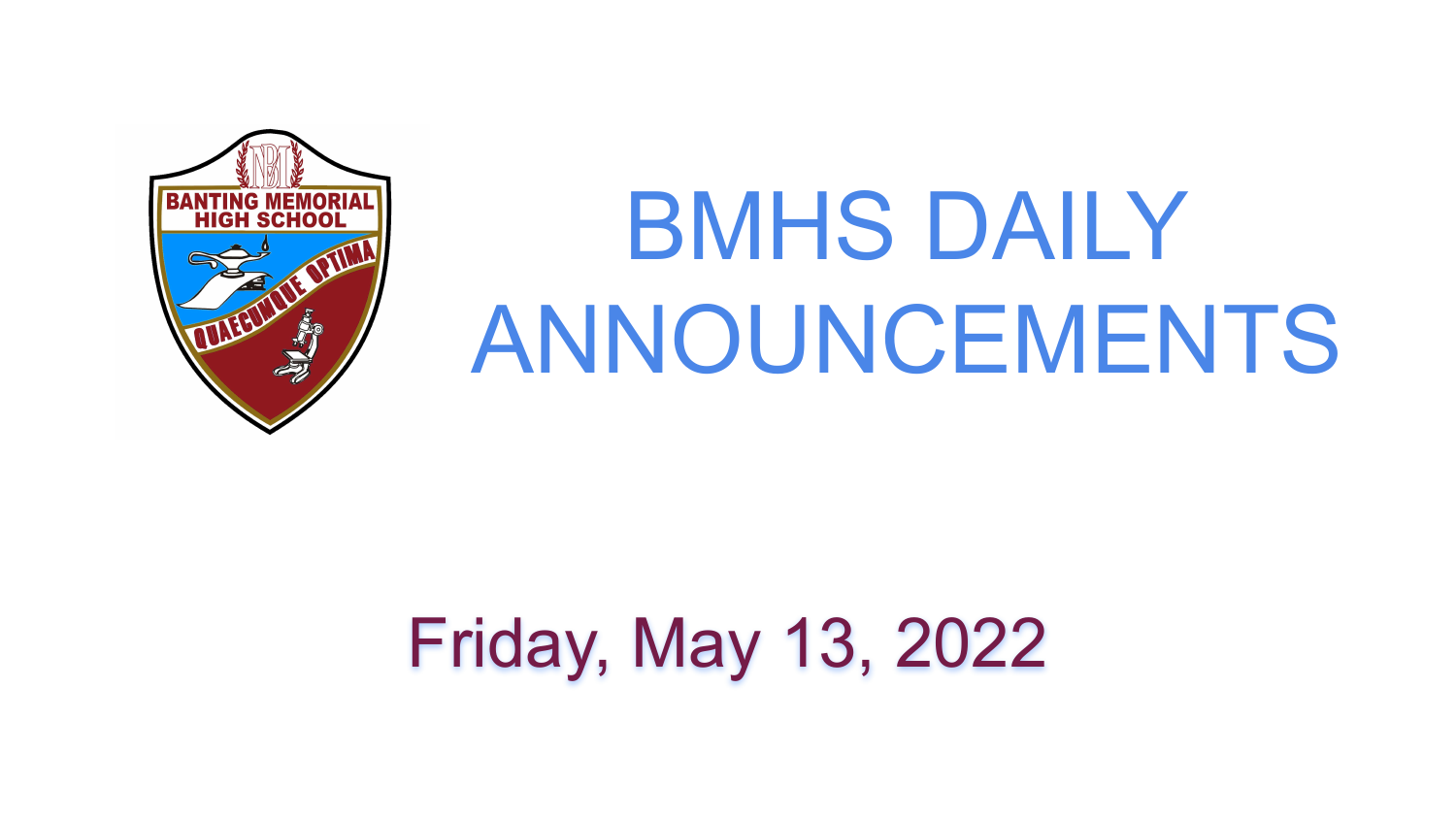#### JOIN YOUR GOOGLE CLASSROOM



Friday, May 13, 2022



Google Classroom

Every student should join their graduating class' Google Classroom to stay up to date with grade specific announcements!

Grade 9 Class of 2025 - 7fdotgt

Grade 10 Class of 2024 - pqn6r6b

Grade 11 Class of 2023 - xmntytr

Grade 12 Class of 2022 - 5kuzhmr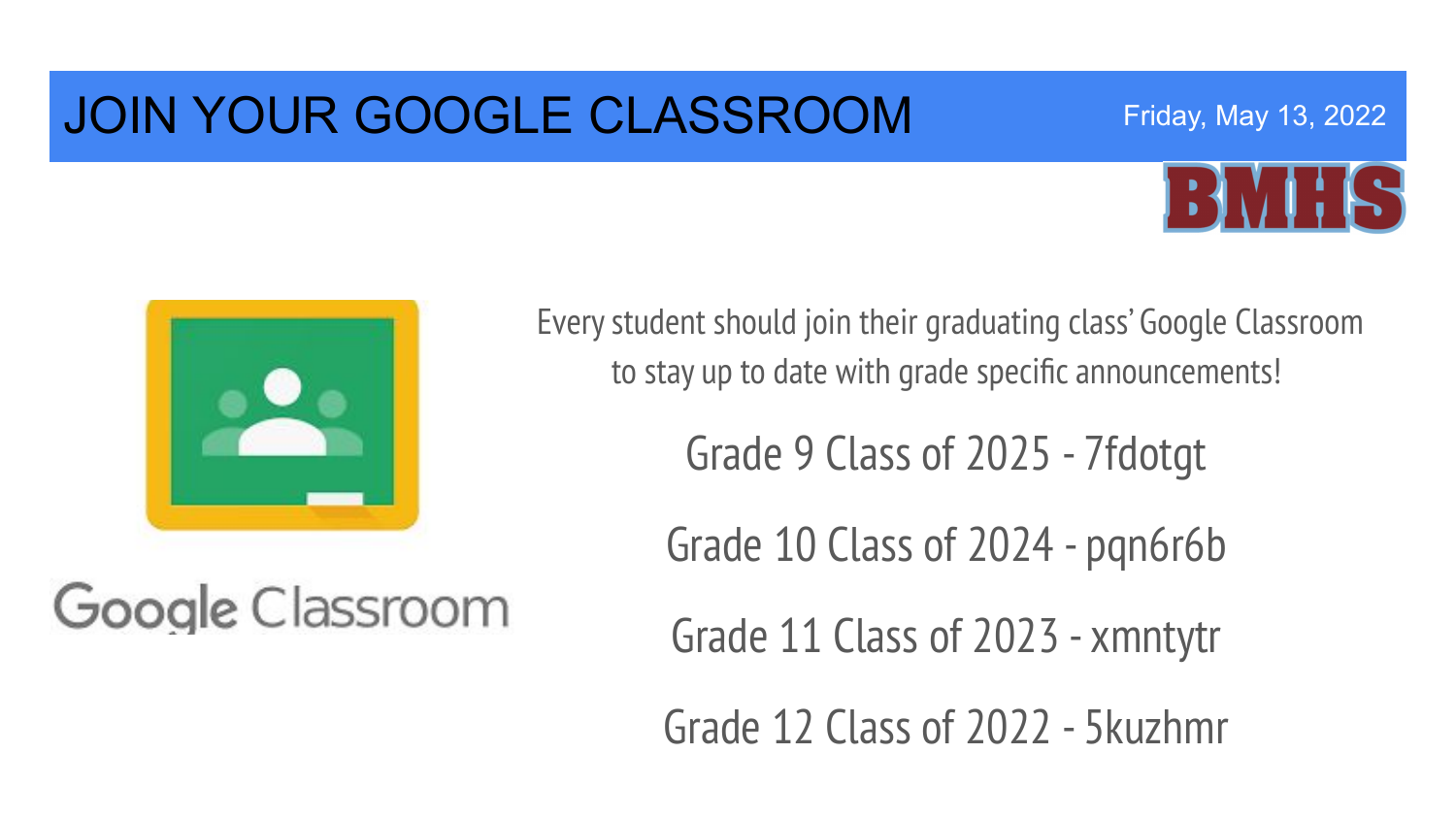#### DAILY SELF-SCREENING Friday, May 13, 2022 **Ontario** Ministry of Health | Ministry of Education **COVID-19 screening tool** for schools and child care settings

**Version 4.6: March 21, 2022** 

Reminder that all students must complete and pass the daily COVID-19 self-screening tool each day, prior to attending in-person learning.

Students will be asked, upon arrival at school, to confirm that it has been completed. QR Codes will also be posted outside the entrances to the school building.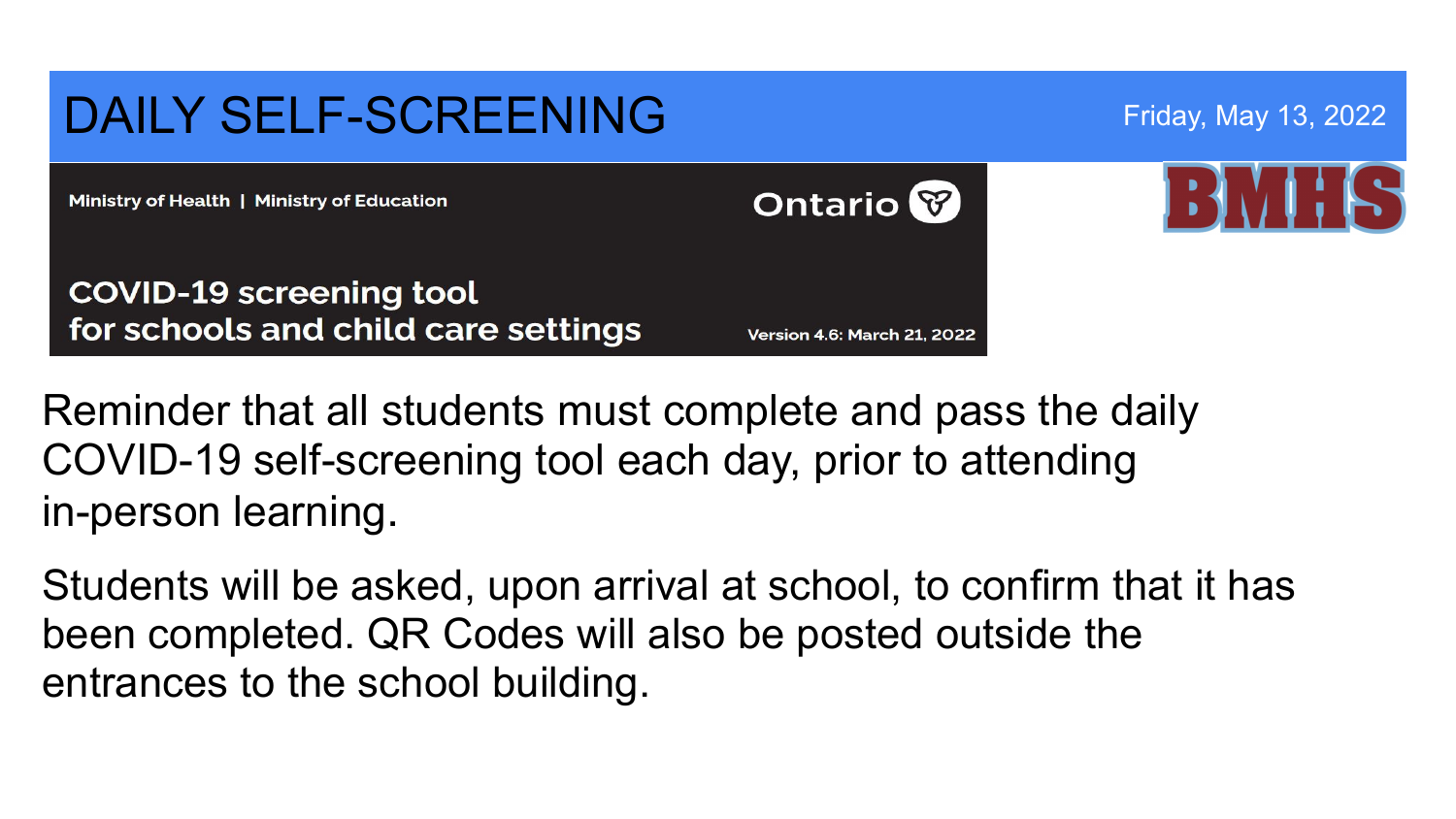#### SOCCER INTRAMURALS Friday, May 13, 2022

Good morning Banting! Just a reminder there are Soccer Intramurals today at lunch at G.A Wright. See you there!

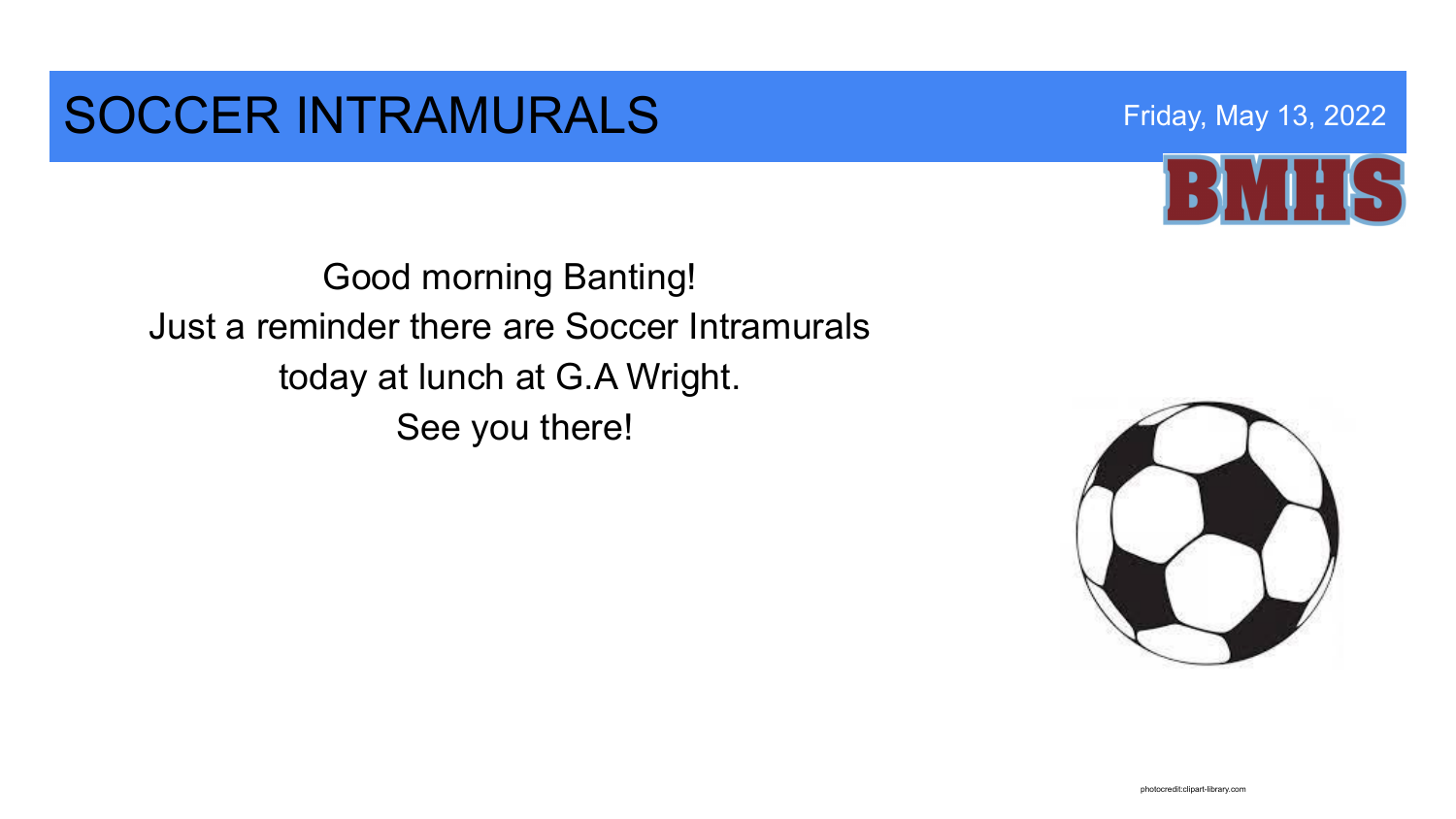## **OPEN MIC Example 2022 COPEN MIC COPEN MIC**



Are you interested in showcasing your talent in an upcoming Open Mic? We are looking for students to sign up for the May 18<sup>th</sup> Open Mic. Please come to the Art Office in room 206 to sign up.

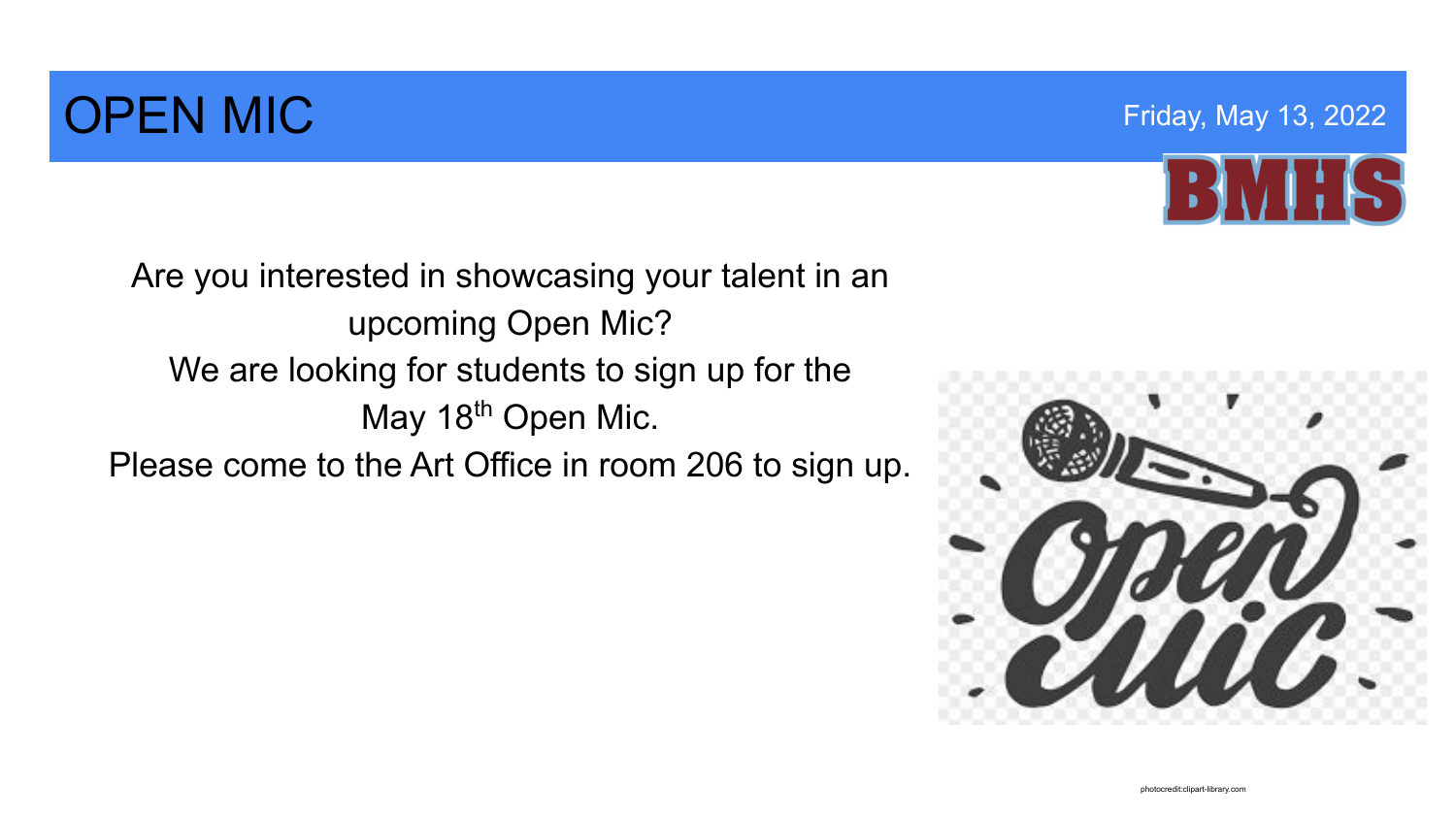## **VOLUNTEERS** Friday, May 13, 2022



Did you miss signing up for Banting games?

We need 10 more volunteers to help out with the day. Please come and see Ms. Jackson in Guidance if you wish to volunteer.

You have until Monday at the end of the day to sign up.

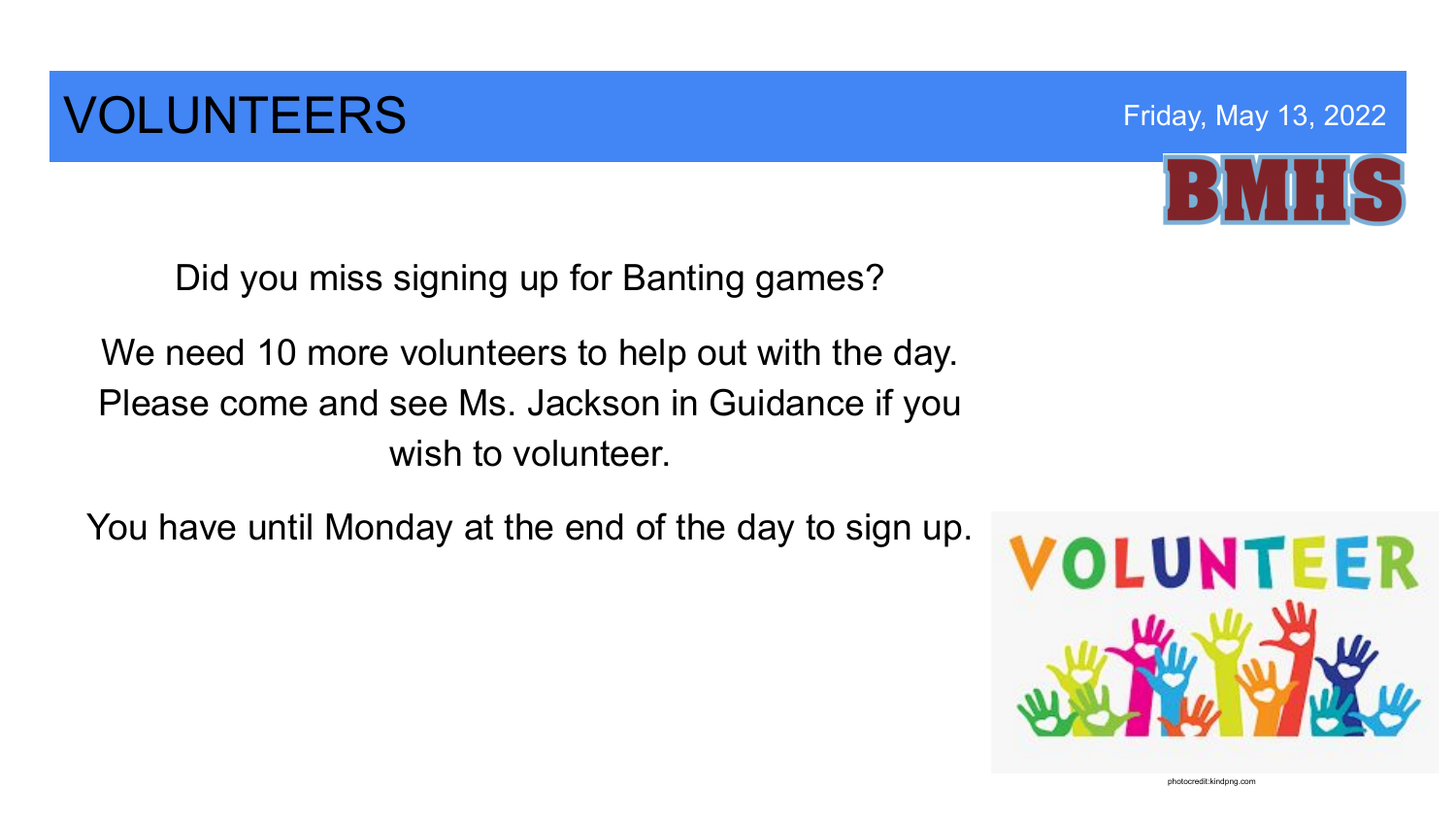

**BSA Friday, May 13, 2022** 

#### Attention BSA Members

We have added Fridays after school to discuss and plan upcoming events. Come on out to room 167 to share your ideas.

Also, BSA will be meeting today at 11 in room 167. Hope to see you there!

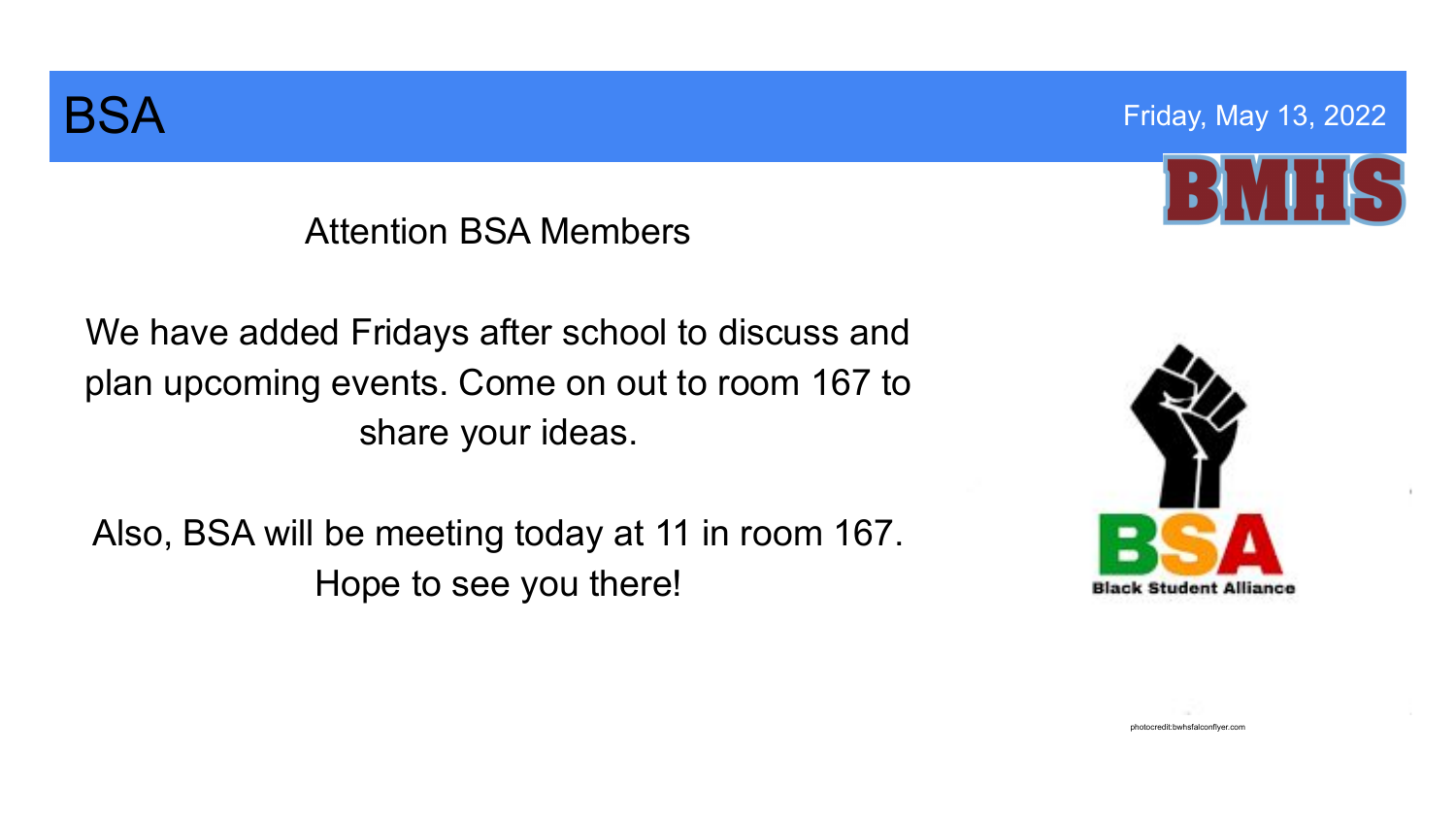#### **JR & SR GIRLS SOCCER** Friday, May 13, 2022

Can teachers please dismiss the members of the Junior Girls' Soccer team at **2:10 pm** today for their home game against Maple Ridge secondary school.

Can teachers please dismiss the members of the Senior Girls' Soccer team at **11:45 am** today for their match at Eastview.

Good Luck Marauders!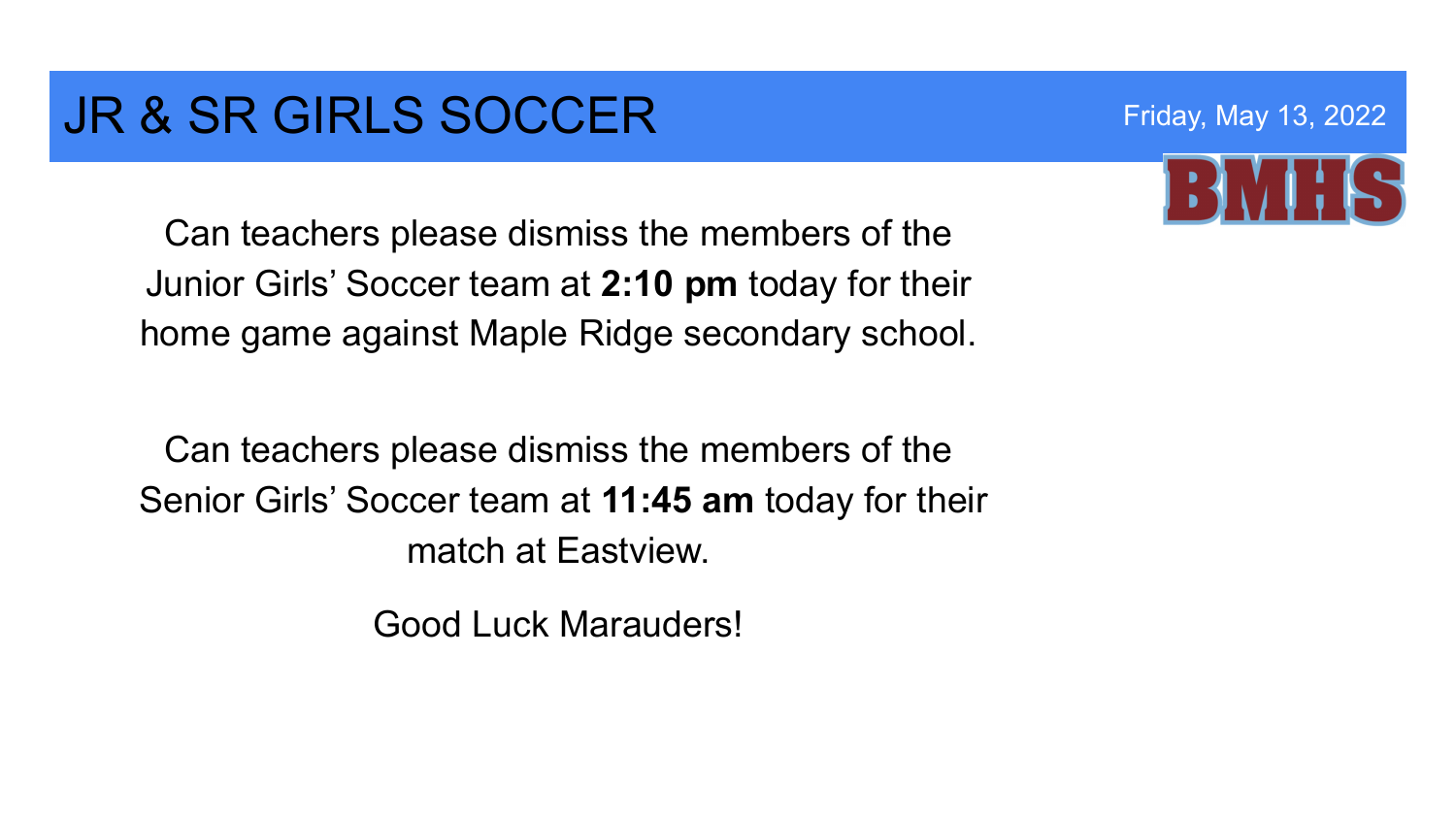#### CANADIAN WORLD STUDIES Friday, May 13, 2022

This is an announcement for any student who took grade 10 History in Semester One:

The Canadian and World Studies Department is running an in school field trip that will be focused on Indigenous history, culture and practises. This field trip will be open to all grade 10 History students on a first come, first served basis. If you are interested in participating, please come to the History office, room 216, on Tuesday, May 17 or any day after that, to pick up a permission form.

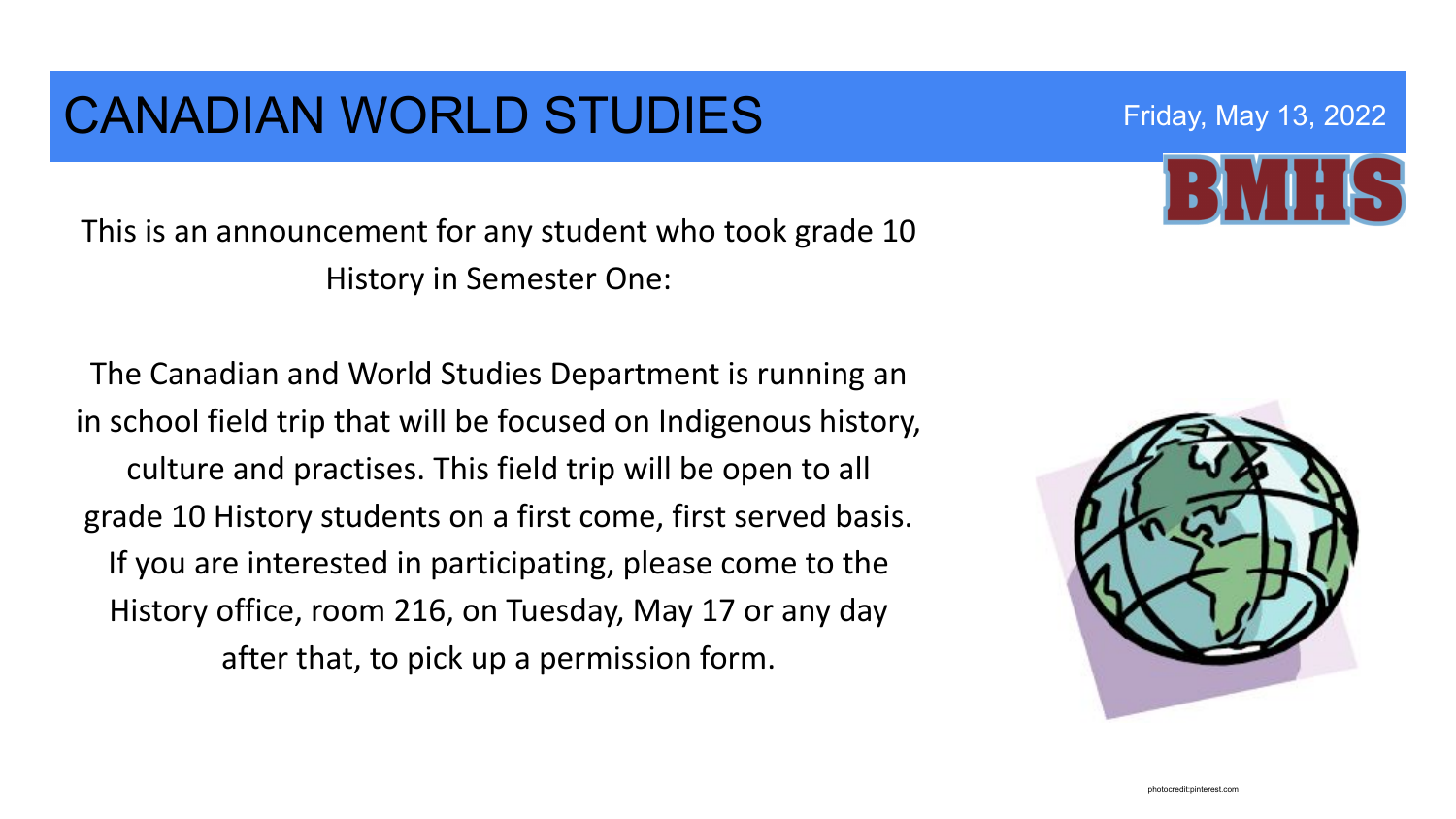### GUESS THE TEACHER Friday, May 13, 2022

Congratulations to **Emmalee Manuel** in Gr. 9 for guessing that Ms. Doner was the talented dancer on this week's Guess the teacher.

Please see Ms. Jackson in Guidance to claim your prize.



photocredit:thelodirampage.com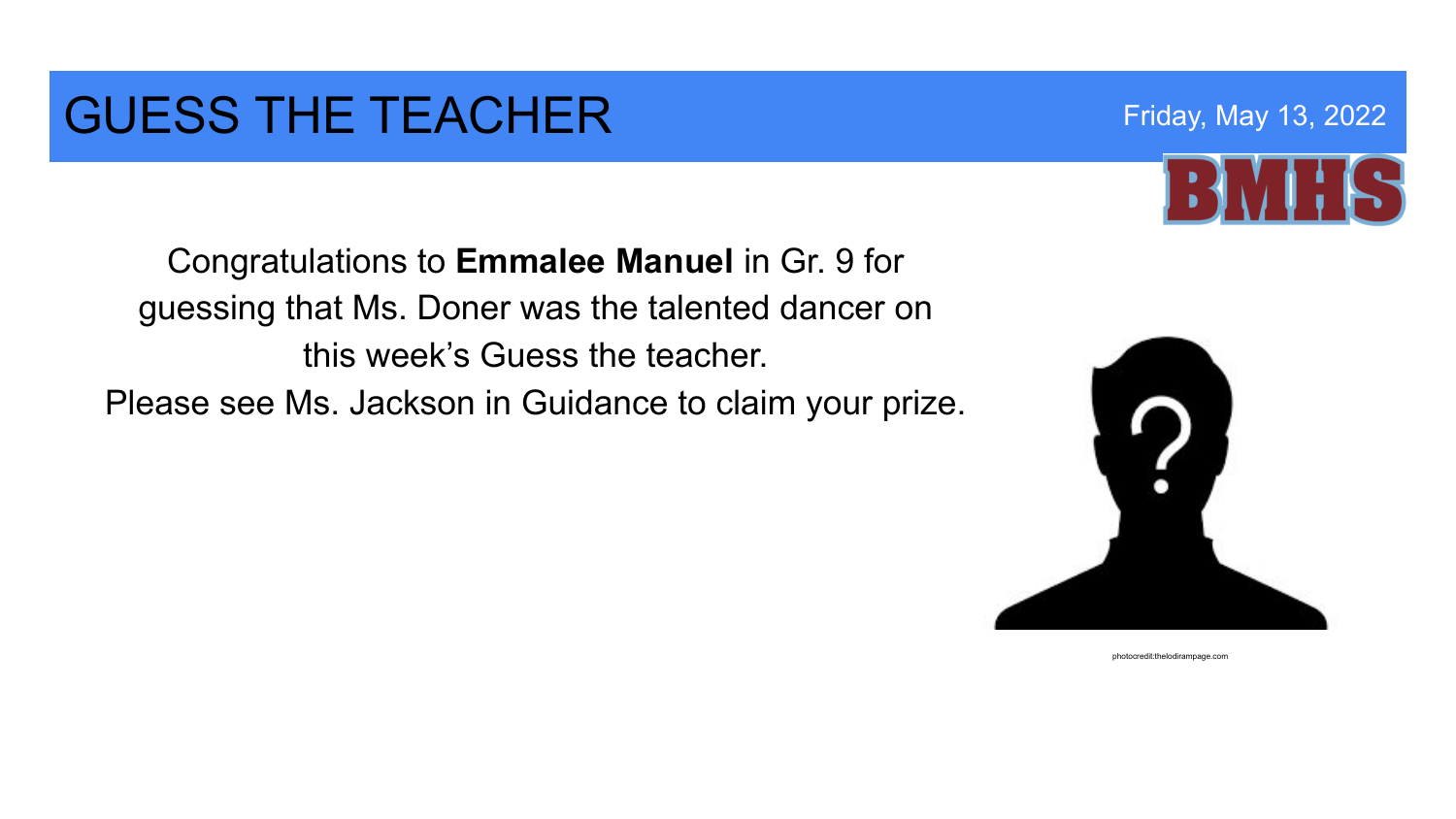### THE LEGACY PROJECT Friday, May 13, 2022

The Legacy Project is up and running.

Period 3 classes will be coming down to room 174 to get your picture taken.

Gr.12 students who have a spare or missed their time – can come on May 18<sup>th</sup> during Period 3 to Room 174 to get their picture taken.

Be sure to leave your legacy!

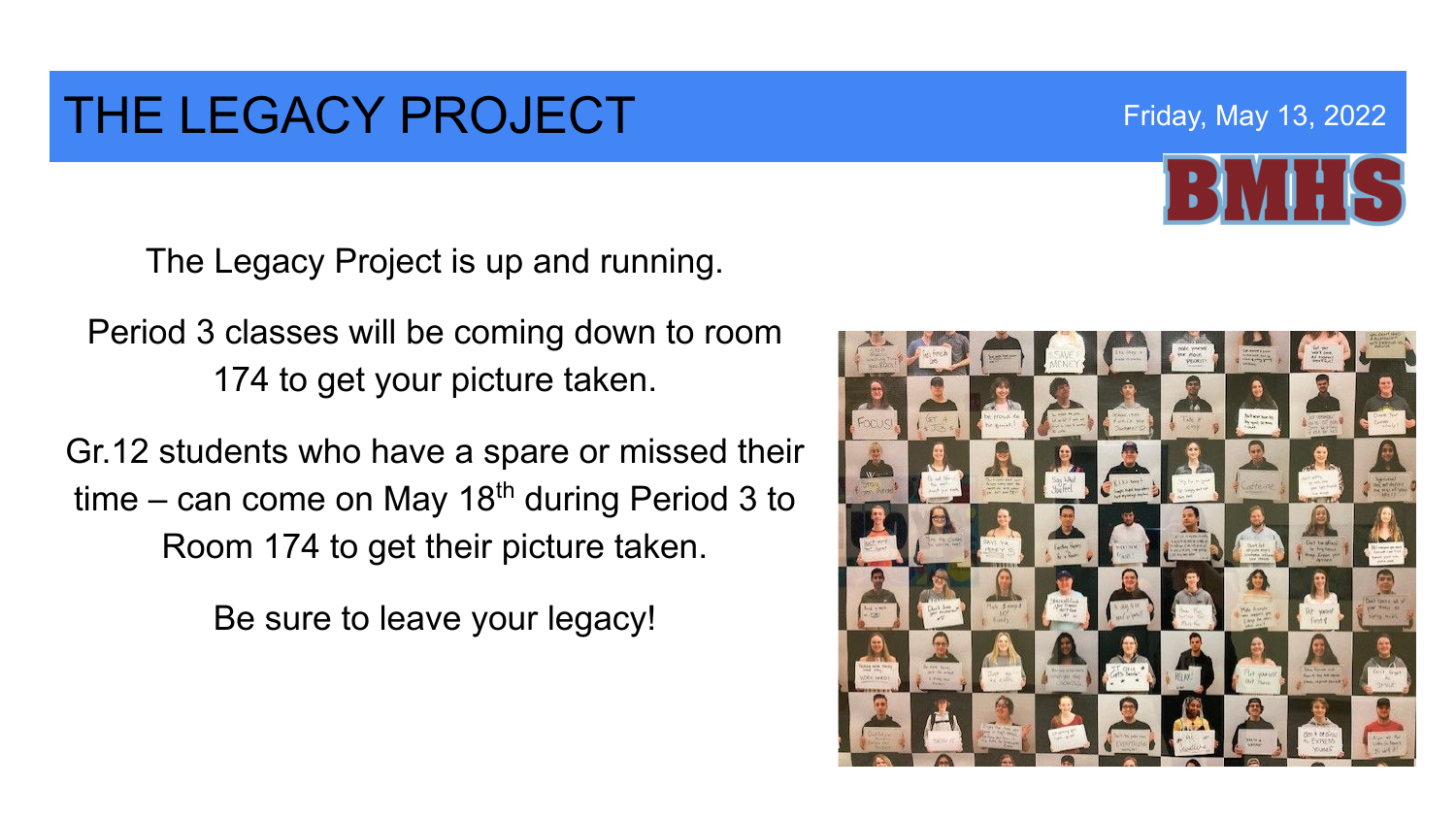### BANTING OUTDOOR SPACES Friday, May 13, 2022

We are very excited to share with Banting students that a New Outdoor Basketball and Sports Court will be built for September 2022!

Students and staff have identified that a outdoor basketball sport court space would greatly improve wellness in our school and broader community. A large basketball court with several hoops will be a fun, safe space for students to gather and take part in sport. The sport court area can additionally be used for ball hockey, pickleball and other court-based games.

The game of basketball is inherently equitable. People of all abilities can play, and the only equipment required is a basketball. Banting would provide basketballs for students to sign out during lunchtime.

The court will be located on the south/east side of Banting school property and be accessible for all students. In addition to 6 hoops, the court space design will include benches and picnic tables for students to gather.

The basketball court will provide students with opportunities to improve their physical fitness, overall wellness, and sense of belonging in our school and broader community.

We are thrilled with this huge announcement and know that this space will be a welcoming addition for our school and community environment.

All proceeds from Banting Games tickets will go to help support the building of our new 2022-23 Outdoor Banting Basketball Court!









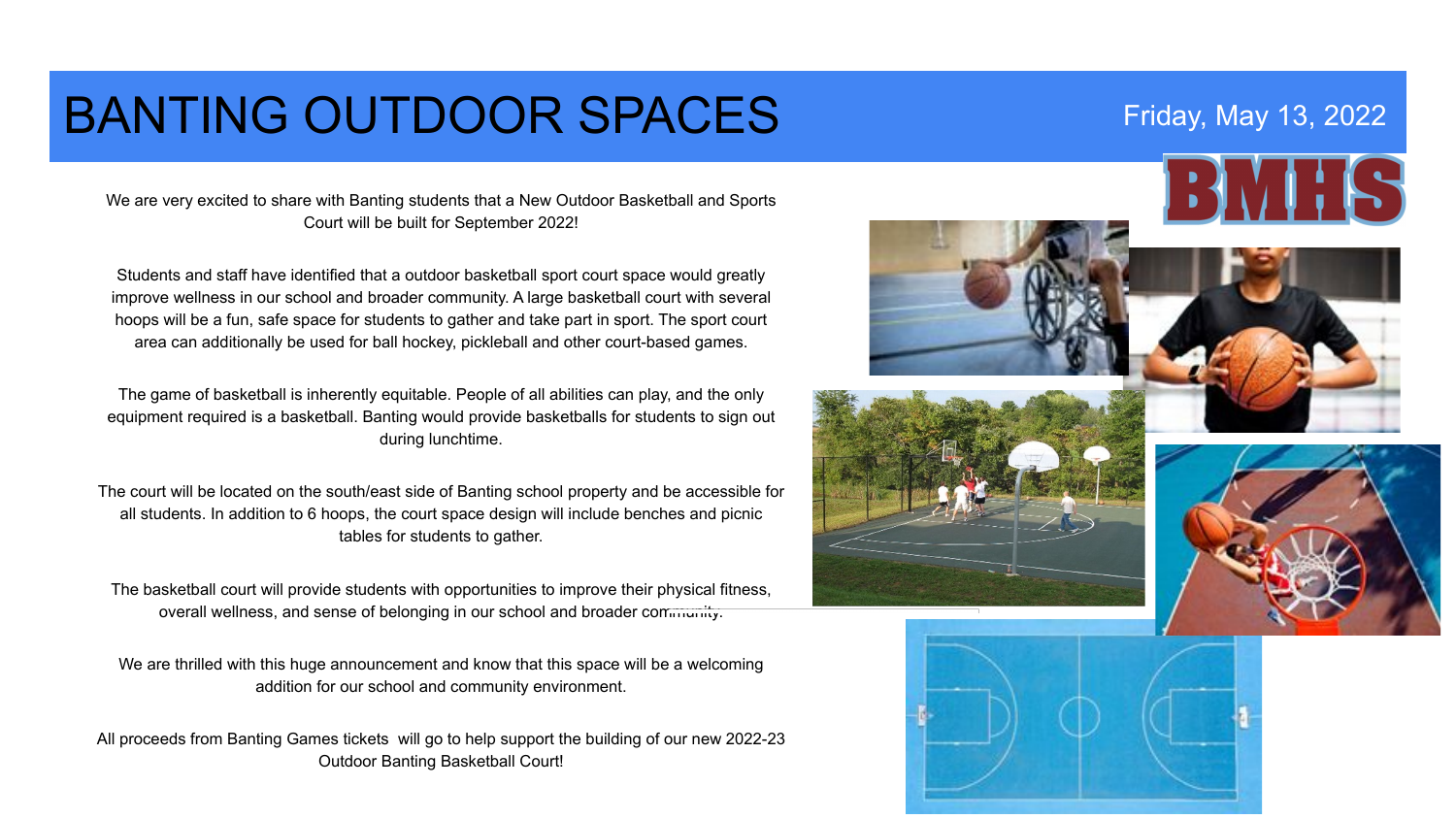#### **LINK CREW CREW CREW CONSTRUCTION CREW CONSTRUCTION**



Applications for next year's Link Crew are due by the end of the day on Monday May 16th. Apply today to be part of the crew for the 2022-23 school year!



photocredit:whsactivities.org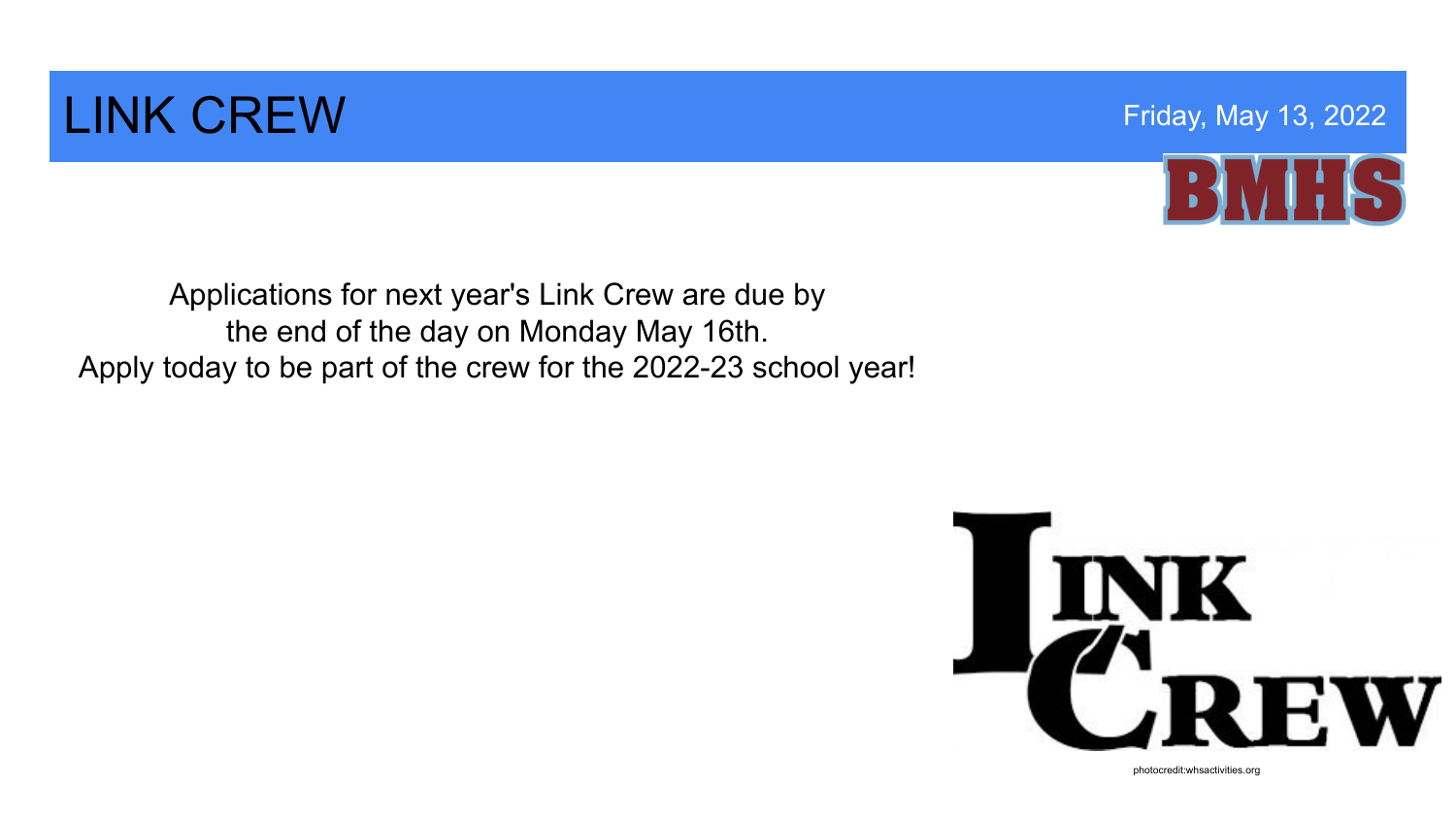#### **MEANINGFUL MAY Example 2018** The Second MEANING Friday, May 13, 2022



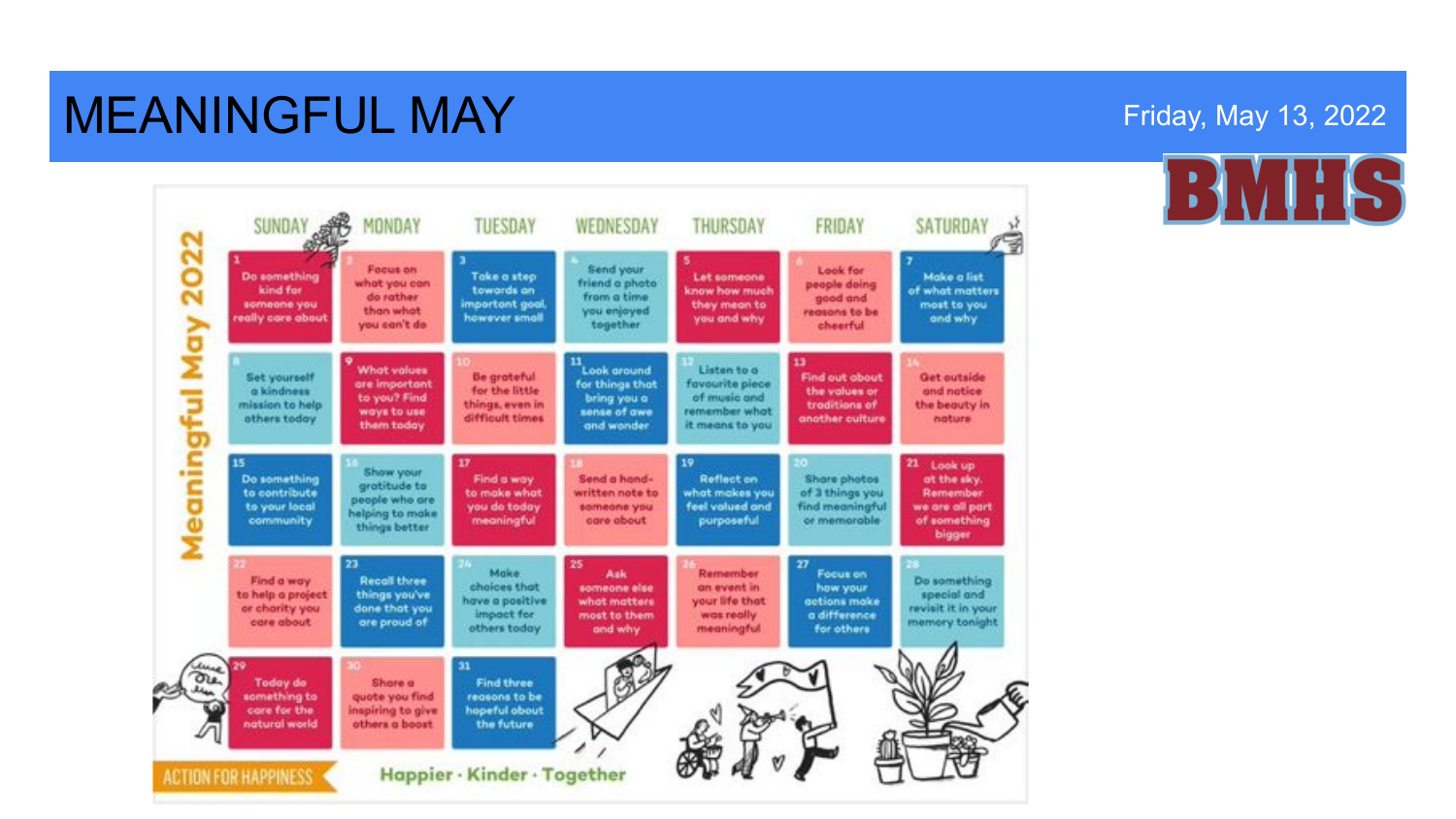### **BANTING GAMES Friday, May 13, 2022**

In order to accommodate for sporting schedules and other events, we have moved Banting Games to **Friday May 20.**  The event will start at 11:30am and end at 2:00pm.

Team reps/captains are asked to attend **today's** lunch meeting in the Career Center to receive further information.

For those of you who have signed up, please pay for your ticket on school Cash Online ASAP!